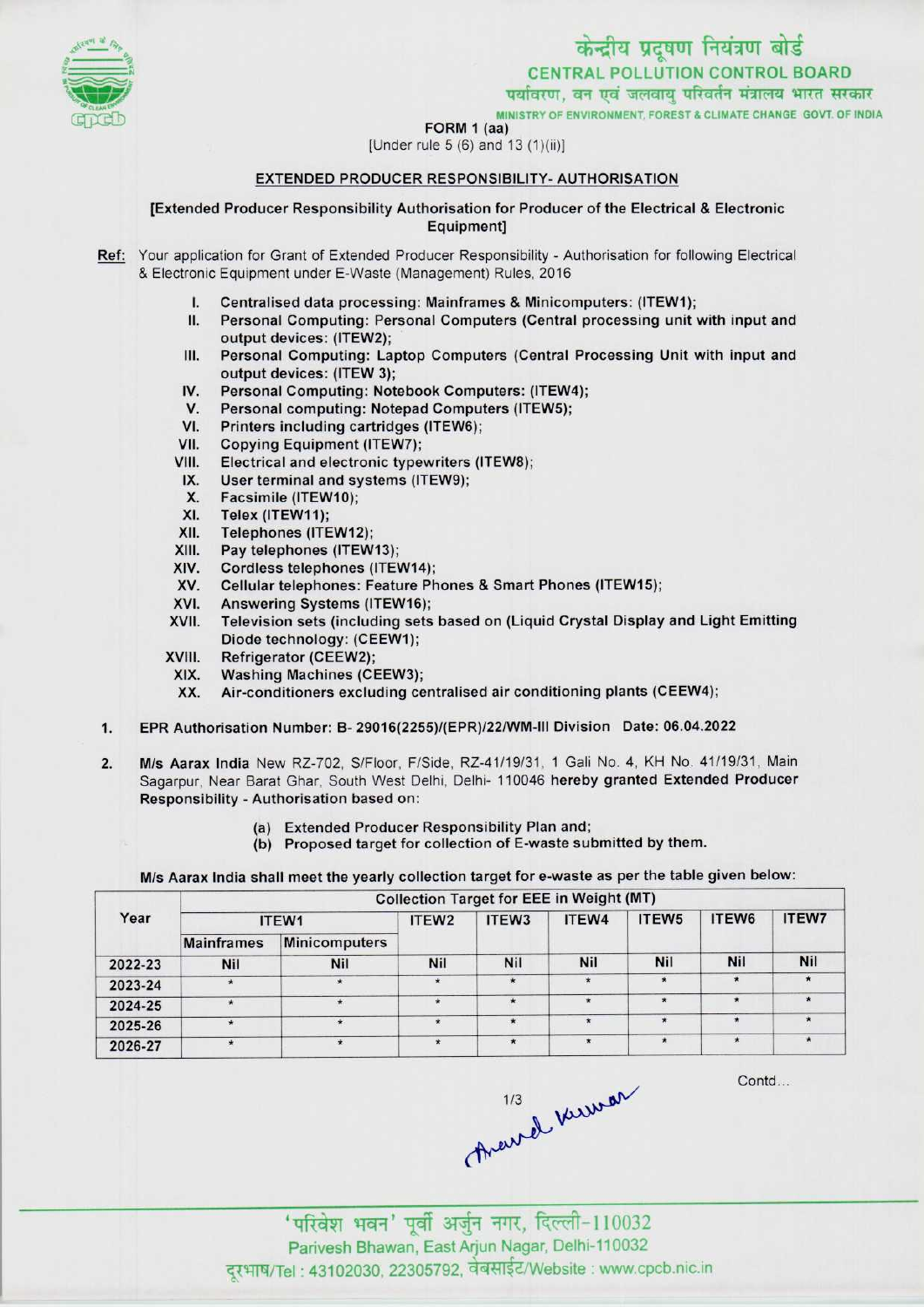

| Year    | <b>Collection Target for EEE in Weight (MT)</b> |            |            |               |         |            |            |                          |                               |  |  |
|---------|-------------------------------------------------|------------|------------|---------------|---------|------------|------------|--------------------------|-------------------------------|--|--|
|         | ITEW8                                           | ITEW9      | ITEW10     | ITEW11        | ITEW12  | ITEW13     | ITEW14     | ITEW15                   |                               |  |  |
|         |                                                 |            |            |               |         |            |            | Feature<br><b>Phones</b> | <b>Smart</b><br><b>Phones</b> |  |  |
| 2022-23 | <b>Nil</b>                                      | <b>Nil</b> | <b>Nil</b> | <b>Nil</b>    | Nil     | <b>Nil</b> | <b>Nil</b> | <b>Nil</b>               | <b>Nil</b>                    |  |  |
| 2023-24 | $\star$                                         | $\star$    | $\star$    | $\star$       | $\star$ | $\star$    | $\star$    | $\star$                  | $\star$                       |  |  |
| 2024-25 | $\star$                                         | $\star$    | $\star$    | $\star$       | $\star$ | $\star$    | $\star$    | $\star$                  | $\star$                       |  |  |
| 2025-26 | $\star$                                         | $\star$    | $\star$    | $\star$       | $\star$ | $\star$    | $\star$    | $\star$                  | $\star$                       |  |  |
| 2026-27 | $\star$                                         | $\star$    | $\star$    | $\pmb{\star}$ | $\star$ | $\star$    | $\star$    | $\star$                  | $\pmb{\ast}$                  |  |  |
|         |                                                 |            |            |               |         |            |            |                          |                               |  |  |

| Year    |            | <b>Collection Target for EEE in Weight (MT)</b> |                   |                   |            |  |  |  |
|---------|------------|-------------------------------------------------|-------------------|-------------------|------------|--|--|--|
|         | ITEW16     | CEEW1                                           | CEEW <sub>2</sub> | CEEW <sub>3</sub> | CEEW4      |  |  |  |
| 2022-23 | <b>Nil</b> | <b>Nil</b>                                      | <b>Nil</b>        | Nil               | <b>Nil</b> |  |  |  |
| 2023-24 |            |                                                 |                   |                   |            |  |  |  |
| 2024-25 |            |                                                 |                   |                   |            |  |  |  |
| 2025-26 |            |                                                 | $\cdot$           |                   | $\star$    |  |  |  |
| 2026-27 |            |                                                 |                   |                   |            |  |  |  |

\*Collection target will be fixed after submission of sales data.

## 3. The Authorisation shall be valid for a period of five (5) years from date of issue with following conditions:

- i. You shall strictly follow the approved Extended Producer Responsibility plan, a copy of which is enclosed herewith as Enclosure-I;
- ii. You shall ensure that collection mechanism or collection Centres are set up or designated as per the details given in the Extended Producer Responsibility plan and that shall be completed before the proposed dates if any in the EPR Plan (list of collection Centres and the toll free numbers for reverse logistics enclosed);
- iii. You shall ensure that all the collected e-waste is channelized to your PRO M/s Eco Fly E-Waste Recycling Pvt. Ltd., Khasra No 26, Village Pipli, Khera Bhamanpura Road, Industrial Area, Phaphunda, Meerut, Khera, Uttar Pradesh- 250002, India and records shall be maintained at recyder/dismantler and your end;
- iv. You shall maintain records, in Form-2 of these Rules, of e-waste and make such records available for scrutiny by Central Pollution Control Board;
- v. You shall file annual returns in Form-3 to the Central Pollution Control Board on or before 30th day of June following the financial year to which that returns relates.

#### vi. General Terms & Conditions of the Authorisation:

- The authorisation shall comply with provisions of the Environment (Protection) Act, 1986 a. and the E-waste (Management) Rules,2016 made there under;
- b. The authorisation or its renewal shall be produced for inspection at the request of an officer authorised by the Central Pollution Control Board;
- Any change in the approved Extended Producer Responsibility plan should be informed to Central Pollution Control Board within 15 days on which decision shall be communicated by Central Pollution Control Board within sixty days;
- d. It is the duty of the authorised person to take prior permission of the Central Pollution Control Board to close down any collection centre/points or any other facility which are part of the EPR plan;

Contd...

Arawel Kumar